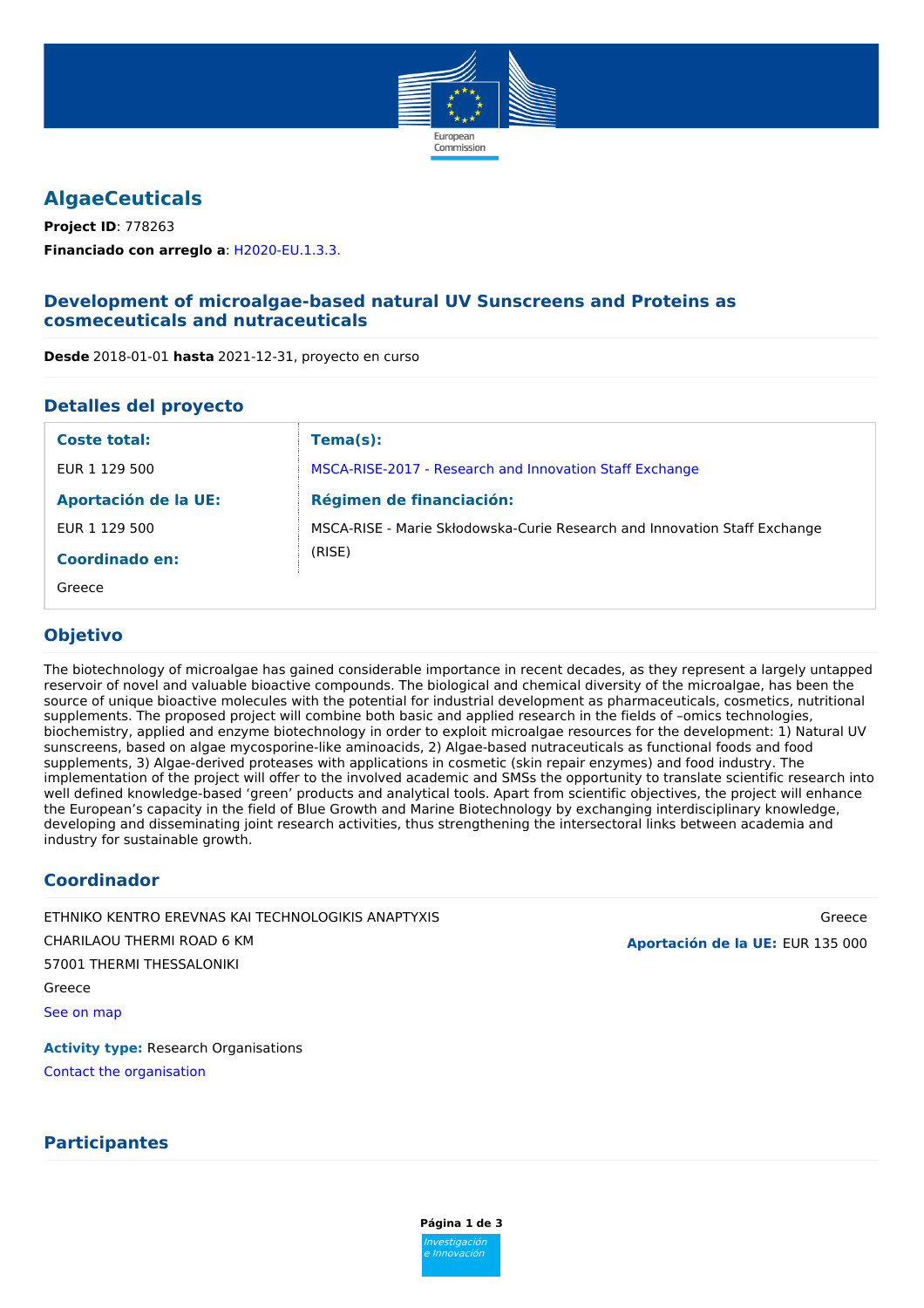| AGRICULTURAL UNIVERSITY OF ATHENS                                                                   | Greece                           |
|-----------------------------------------------------------------------------------------------------|----------------------------------|
| lera Odos 75                                                                                        | Aportación de la UE: EUR 139 500 |
| <b>11855 ATHENS</b>                                                                                 |                                  |
| Greece                                                                                              |                                  |
| See on map                                                                                          |                                  |
| <b>Activity type: Higher or Secondary Education Establishments</b>                                  |                                  |
| Contact the organisation                                                                            |                                  |
| FONDAZIONE EDMUND MACH                                                                              | Italy                            |
| VIA EDMONDO MACH 1                                                                                  | Aportación de la UE: EUR 162 000 |
| 38010 SAN MICHELE ALL'ADIGE                                                                         |                                  |
| Italy                                                                                               |                                  |
| See on map                                                                                          |                                  |
| <b>Activity type: Higher or Secondary Education Establishments</b>                                  |                                  |
| Contact the organisation                                                                            |                                  |
| <b>BIONOS BIOTECH SL</b>                                                                            | Spain                            |
| BULEV SUR S/N - BIOPOLO LA FE EDIFICIO TORRE A HO                                                   | Aportación de la UE: EUR 180 000 |
| 46029 VALENCIA                                                                                      |                                  |
| Spain                                                                                               |                                  |
| See on map                                                                                          |                                  |
| Activity type: Private for-profit entities (excluding Higher or Secondary Education Establishments) |                                  |
| Contact the organisation                                                                            |                                  |
| IGV GREENFOOD GGMBH <sub>1</sub> La participación finalizó                                          | Germany                          |
| ARTHUR-SCHEUNERT-ALLEE 40/41                                                                        | Aportación de la UE: EUR 0       |
| 14558 NUTHETAL OT BERGHOLZREHBRUCKE                                                                 |                                  |
| Germany                                                                                             |                                  |
| See on map                                                                                          |                                  |
| <b>Activity type: Research Organisations</b>                                                        |                                  |
| Contact the organisation                                                                            |                                  |
| <b>EPARELLA GMBH</b>                                                                                | Austria                          |
| ECO-PLUS PARK 1. STRASSE 8                                                                          | Aportación de la UE: EUR 171 000 |
| 2460 BRUCK AN DER LEITHA                                                                            |                                  |
| Austria                                                                                             |                                  |
| See on map                                                                                          |                                  |
| Activity type: Private for-profit entities (excluding Higher or Secondary Education Establishments) |                                  |

Contact the [organisation](https://ec.europa.eu/research/participants/api/contact/indexcontactproject.html?pic=911736175&projectId=778263&programId=31045243)

**Página 2 de 3** Investigación e Innovación